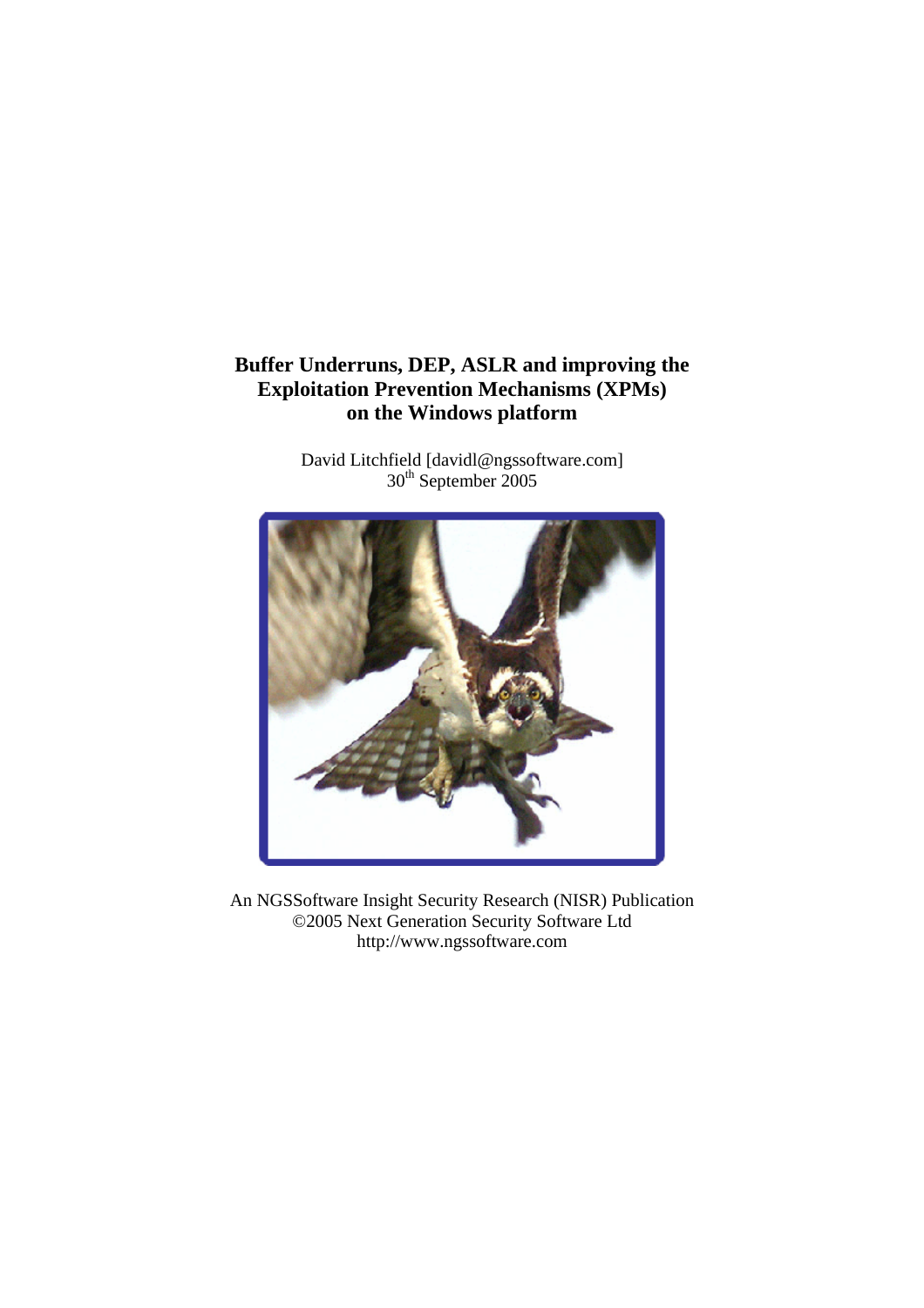#### **Buffer Underruns and Stack Protection**

Starting with Windows 2003 Server, Microsoft introduced a number of Exploitation Prevention Mechanisms (XPMs) into their software. Over time these XPMs were refined as weaknesses were discovered [1][2] and more XPMs were introduced. Today the XPMs have been added to Windows XP Service Pack 2 and Windows 2003 Service Pack1 and include protection of the base pointer and saved return addresses by use of a security cookie or canary on the stack, variable re-ordering, parameter saving, NX/DEP, software DEP and Safe SEH. XPMs are realized with a combination of architectural changes to the OS, hardware capabilities and modifications to the Microsoft compilers by inserting procedure prologues and epilogues to potentially dangerous functions, the latter commonly known as "GS", named after the flags used to turn on "stack protection". Whilst there are recognized improvements that can be made to XPMs relating to the heap, in most cases where code still contains a stack based overflow, the current incarnations of the stack related XPMs make it extremely difficult, if not impossible to exploit. This is true of buffer overrun vulnerabilities; however, this is not true of buffer underrun vulnerabilities. Consider the following code:

## *Code listing 1*

```
#include <windows.h> 
int foo(char *str); 
int main(int argc, char *argv[]) 
{ 
      foo(arqv[1]);return 0; 
} 
int foo(char *str) 
{ 
 int padding = 0; 
 int i=0; 
 char *p=NULL; 
 char buffer[33]=""; 
 // Ooops! 
padding = 32 - strlen(str);for( i = 0; i < padding; +i)
      buffer[i] = '0';// Ooops, again! 
p = \&buffer[ padding];
  lstrcpy( p , str ); 
 printf("%s\n",buffer); 
return 0; 
}
```
In the foo function, there's a buffer underrun vulnerability. The strlen() function gets the length of the string and subtracts this from 32. If the string is longer than 32 bytes then the integer "padding" goes negative. Thus when we get the address of buffer[padding] then, the address is outside of the buffer - at an address lower on the stack than buffer - in other words a buffer underrun.

Before the lstrcpy() function is called our stack looks like this: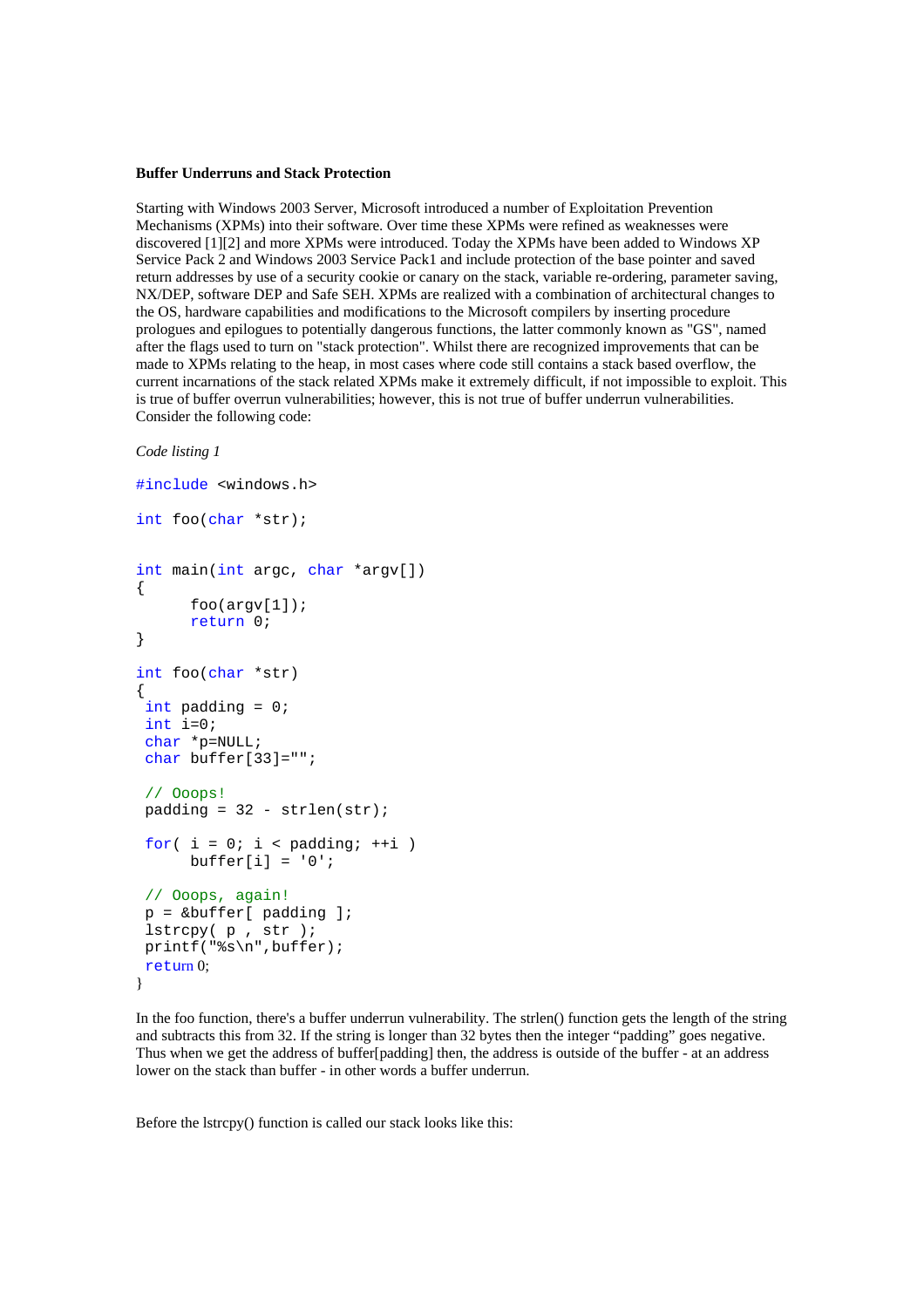

Our pointer p points to an address outside of buffer at an address less than buffer. Note our saved base pointer and saved return address are protected by the cookie. Once the lstrcpy function has been called our stack frame looks like this: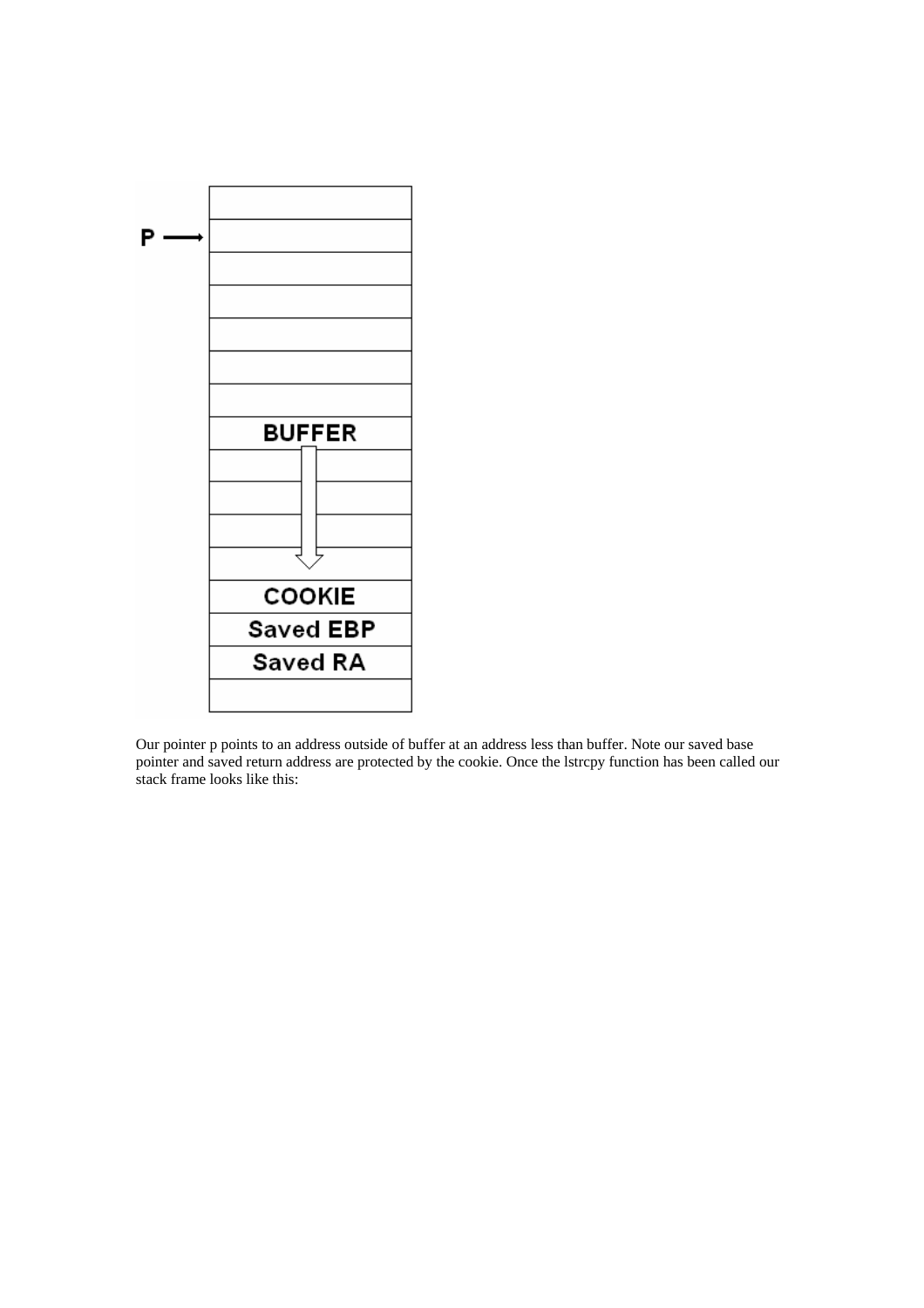

Note that as the lstrcpy function contains no buffers of its own it has no need for a cookie to protect the saved base pointer or return address. When we start copying data from the source (str) to the destination (p) look what happens, however: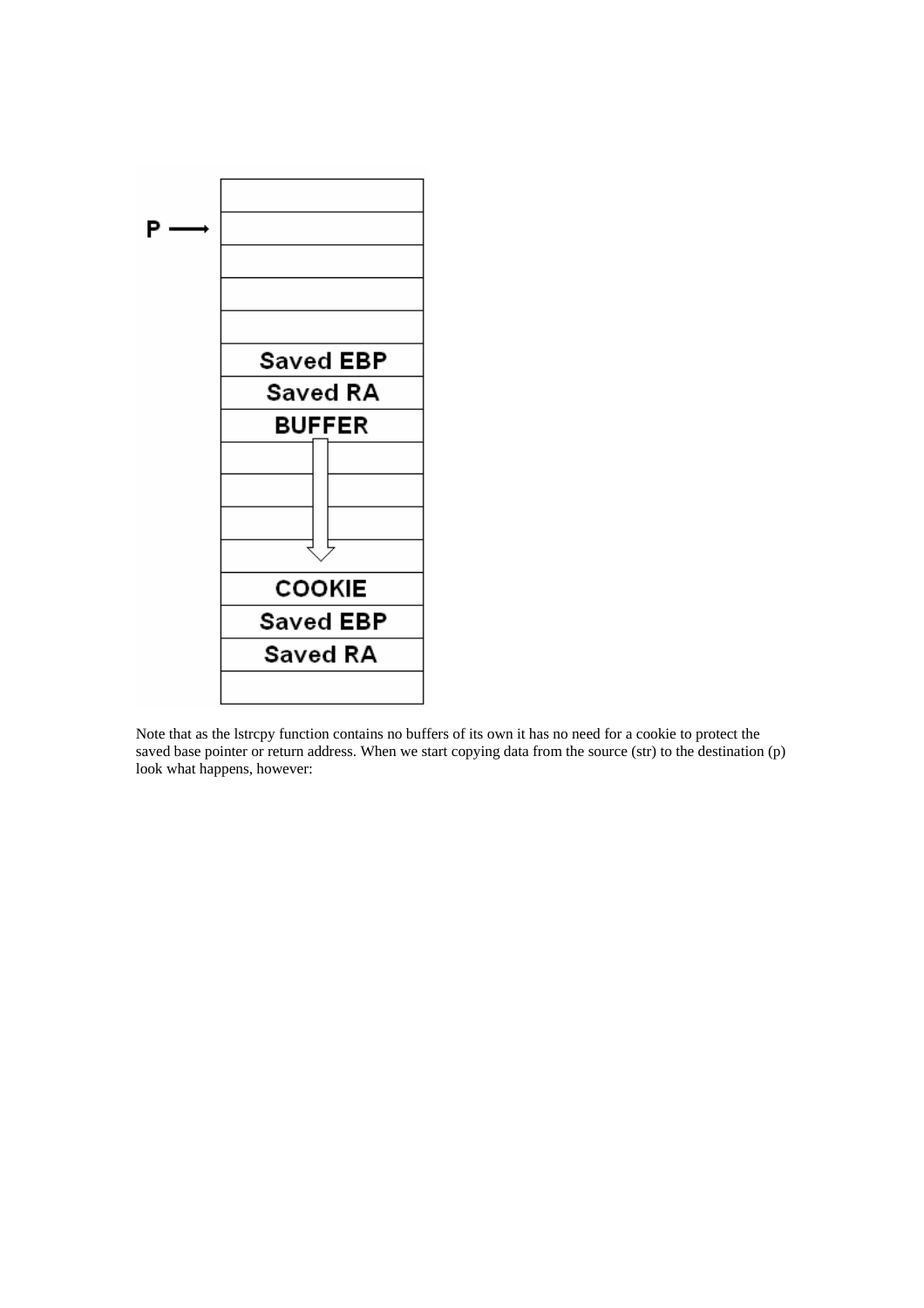

The act of copying from the source to the destination overwrites the saved base pointer and, crucially, the saved return address. As such, when lstrcpy has finished and returns it does so to a location of the attacker's choosing.

While buffer underruns are not common they do exist, a good example being in MIT Kerberos [3].

In terms of exploitation this is mitigated by DEP. Or is it? An extremely simple way of defeating DEP is a return into LoadLibrary

### **Return-into-LoadLibrary**

Return-into-libc attacks are a well known method of defeating non-exec XPMs [4],[5]. The idea is to overwrite the saved return address with the address of system() (or another useful function) and set the stack in such a way that it will spawn a shell on entry [6]. In more complex return-to-libc attacks it's possible to chain together a number of functions to achieve the goal. As far as Windows is concerned, one method of defeating DEP that has been discussed already is to return to VirtualAlloc(to allocate executable and writable memory), then lstrcat the shellcode to the newly allocated memory, then return to the shellcode [7]. A simpler solution is to return to LoadLibraryA. LoadLibrary takes as its first and only parameter a pointer to the name of the library to load. Once loaded, any code in the DllMain() function will be executed.

As LoadLibrary will accept a UNC path as a parameter this can be used for remote exploitation. What exacerbates the problem is the WebDAV redirector: if the host in the UNC path cannot be contacted over TCP 139 or 445 it will attempt to connect over the web on TCP port 80. Thus, if a firewall prevents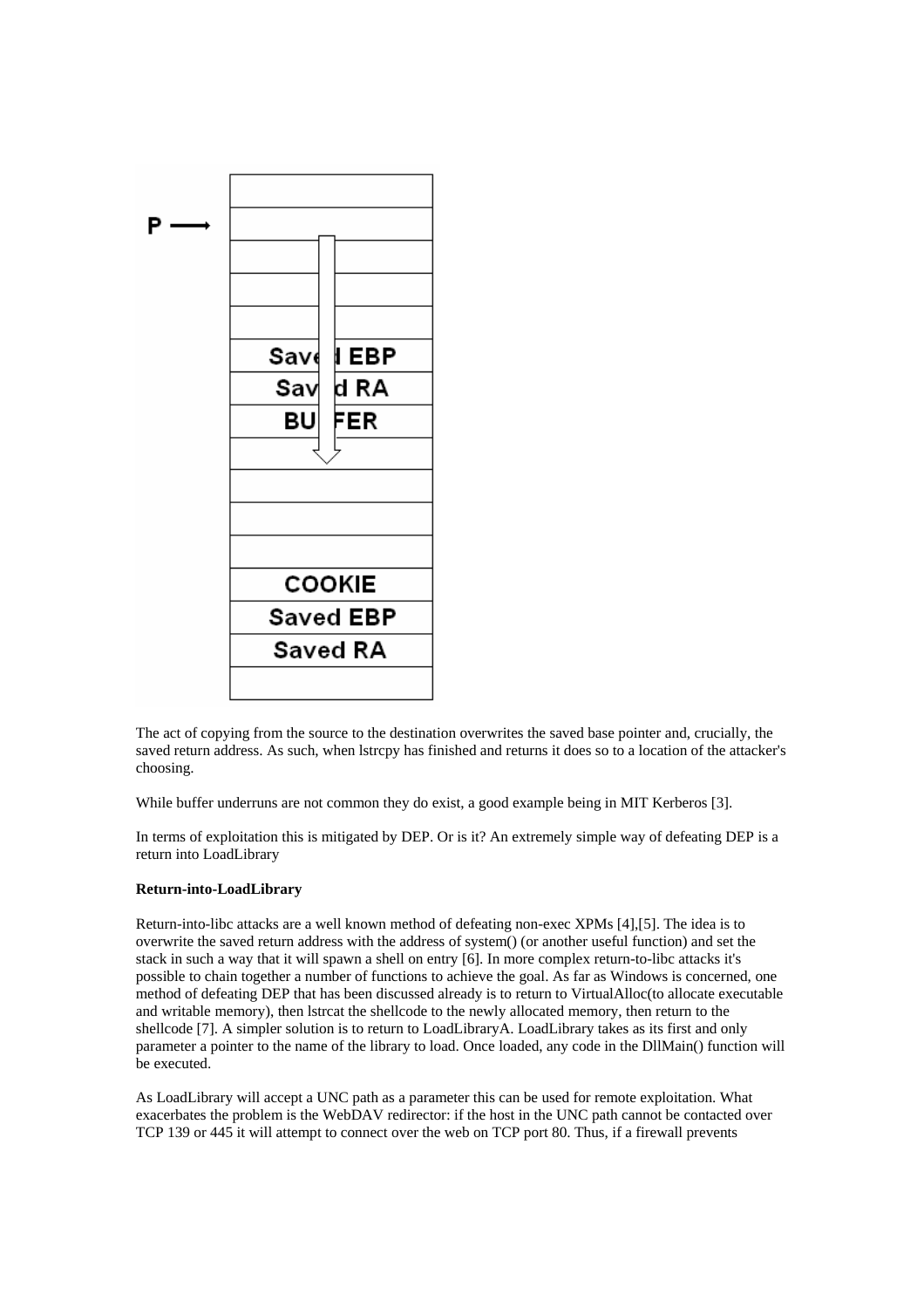outbound client connections on TCP 139/445 but not port 80, then the attacked system will download the library from a web server and load it. [Note: To prevent this behaviour disable the WebClient service.]

At first glance it would seem that, to do this successfully, the address of LoadLibraryA must be known beforehand as well as the location of the UNC path in memory. If address space layout randomization (ASLR) is employed then this would make knowing these values impossible and thus make returning to LoadLibraryA impossible.

## **Address Space Layout Randomization**

As the term implies, address space layout randomization locates the stacks, heaps and base load addresses of libraries at random locations and there are third party tools available for Windows to allow this. WehnTrust [8] is a great example of such as tool. On Windows, the current problem with existing ASLR solutions is relocation of the main executable itself – whilst the location of everything else is randomized the main exe, not having a .reloc section, can still be found it the same place, though I'm reliably informed that the WehnTrust team have a few cool tricks up their sleeves that they're playing with. For the time being however, ASLR on Windows can be defeated in many cases.

Rather than overwriting the saved return address on the stack with the address of LoadLibraryA in kernel32.dll, we can overwrite the saved return address with an address in the main executable that executes

# CALL DS:LoadLibraryA

With the location of the saved return address being at ESP, this would require that a pointer to the attacker's DLL be located at  $ESP + 4$ . Thus, when we return to this call instruction and it executes, the pointer to the name of the library to load is at the right location. For this to happen either a pointer to the library would need to have been the first parameter pushed onto the stack to the vulnerable function, or the pointer is written by the attacker. With ASLR the latter would not be a possibility and if, given the actual vulnerability, the former is not the case then a bit more work is required.

Firstly, the stack should be searched for a pointer to data controlled by the attacker. Once found, its offset from the location of the saved return address is then measured and for each DWORD a new return address is set – each new return address should point to an address in the main executable that executes a RET instruction – thus giving a chain of returns. With each RET, the stack pointer is indirectly adjusted – the equivalent of adding four to the ESP. Last in the chain is the return to the call LoadLibrary.

So assuming our stack looks like this before the real saved return address is overwritten…

| 0x00330040 |                 |
|------------|-----------------|
| ESP        | SRAddress       |
|            | param1          |
|            | param2          |
|            |                 |
|            |                 |
| 0x00330058 | ptr to userdata |
|            |                 |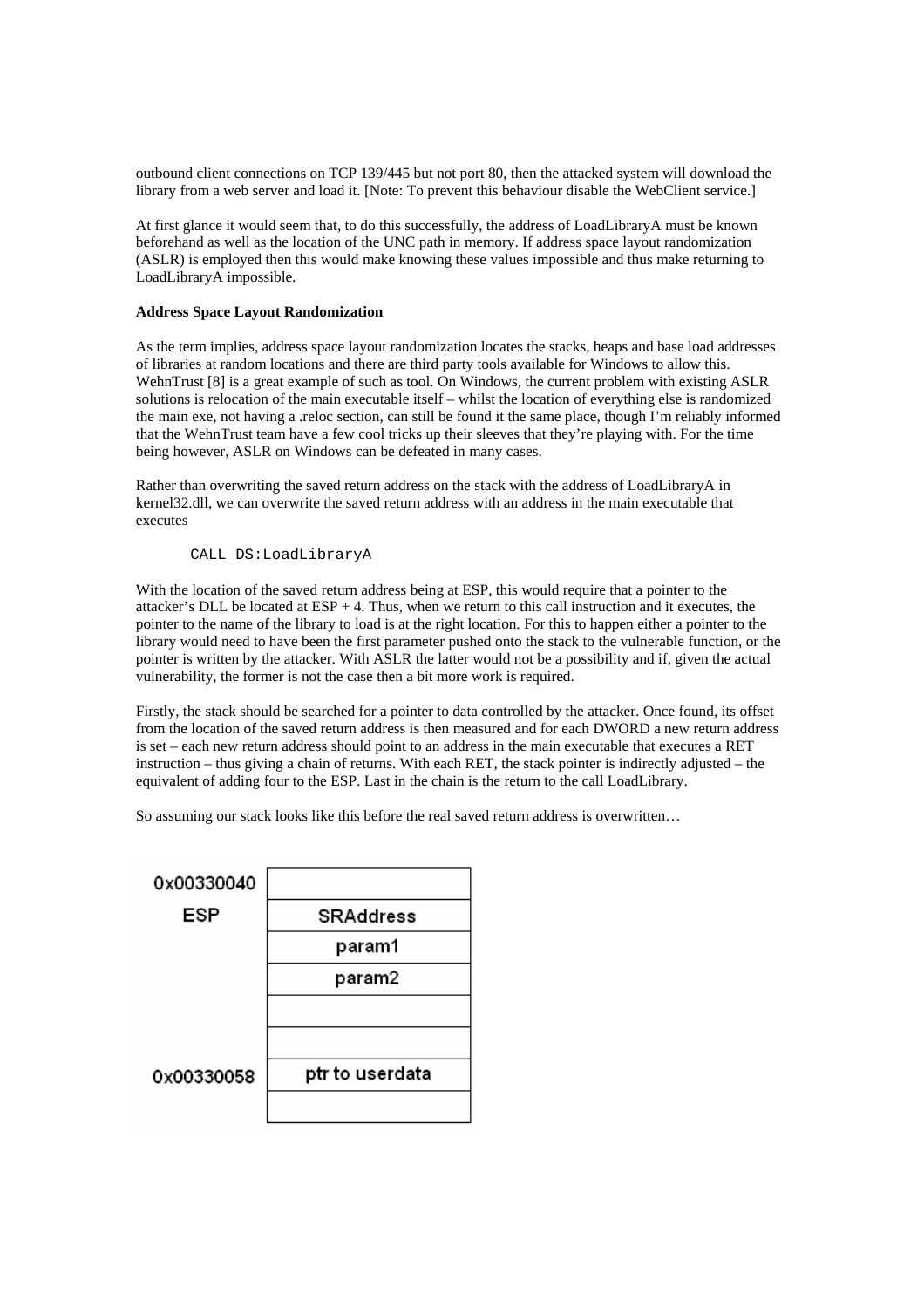… and assume we're targeting winlogon.exe on Windows XP Service Pack 2. This has a base address of 0x01000000 and at address 0x0103D15C we can find the following instruction

CALL DS:LoadLibraryA

At address 0x0103D25A we can find the instruction:

## RET

On overwriting the saved return address the attack would leave the stack in the following state:



When the vulnerable function returns it does so to 0x0103D25A. The instruction at this address is "RET" and when this executes we land back at 0x0103D25A. This continues three more times until we return to 0x0103D15C. The instruction at this address is the "CALL DS:LoadLibraryA" and when this executes the library pointer to by "ptr" is loaded.

If the return addresses used have a NULL then this technique may not be possible unless the overflow in Unicode in nature.

Whilst LoadLibraryA is used here as an example there could be other possible, "useful" functions. WinExec provides an interesting (though unlikely!) alternative. It too will accept a UNC path. There of course will be others. The point is that, unless the main executable is relocated, an attacker can still run code of their choosing; that said, having the protection provided by ASLR is better than not having it. An attacker needs to know you've got it to defeat it. Additionally, there will be vulnerabilities that can't be exploited using the techniques described here.

## **Protecting the saved return address more effectively.**

It is necessary to protect the saved return address more effectively. Whilst a cookie or canary acts as a goal keeper in the case of stack based overflows we have seen it doesn't protect from stack based buffer underruns. Providing that there is *true* randomization of the stack location, one idea to protect the saved return address itself would be to XOR it with the address at which it can be found. See Code Listing 2

*Code Listing 2*

```
#include <stdio.h> 
#include <windows.h>
```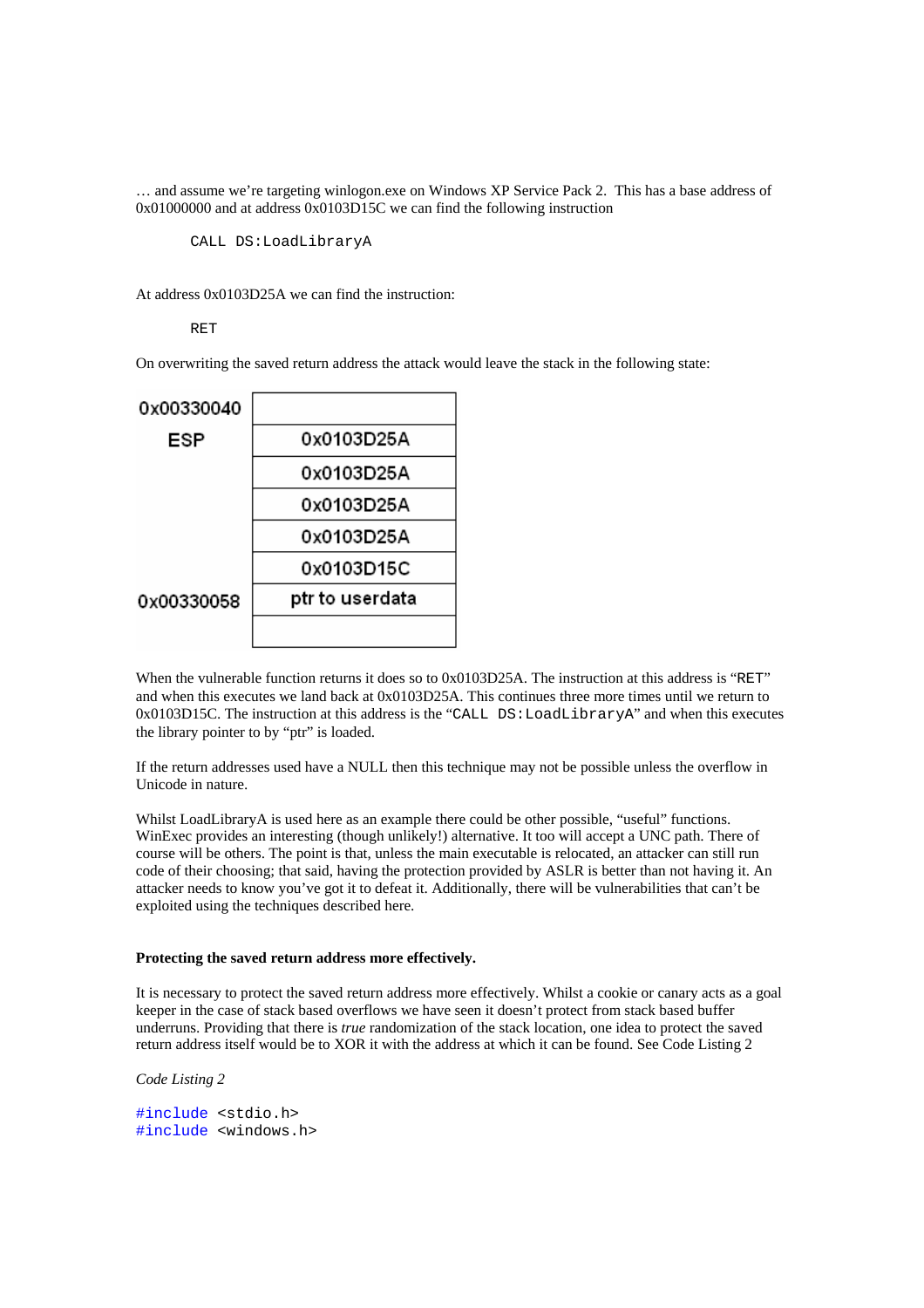```
int foo(); 
#define PROLOG { \ 
                     \_asm lea eax, dword ptr[esp] \setminus__asm xor dword ptr[esp],eax \
                    \alphasm push ebp \setminus_asm mov ebp, esp \
 } 
#define EPILOG { \ 
                    \sqrt{2}asm mov esp, ebp
                   \sqrt{2}asm pop ebp \
                    __asm lea eax, dword ptr[esp] \
                     __asm xor dword ptr[esp],eax \ 
                     \_asm ret \setminus } 
int main() 
{ 
       foo(); 
      return 0; 
} 
  __declspec(naked) int foo() 
{ 
       PROLOG; 
       printf("hello"); 
       EPILOG; 
}
```
In order to successfully attack this an attacker would need to know the address at which the saved return address is stored at and overwrite the saved return address with a their chosen replacement XORed with the stack address. The strength of this as a potential XPM relies on the location of the stack being random. With there being a finite number of locations where the base of the stack could possibly be located, and with the offset into the stack where the saved return address is stored being consistent, then this XPM could fall to a brute force attack. If the underrun existed in a system service that restarted on failure then this could provide an attacker with the opportunity they need: by keeping their values consistent, the law of diminishing returns suggests their attack would eventually succeed. The degree of likelihood depends on just how finite the number of possible stack locations is. If the implementation provides for 4096 possible locations then the attack has a good chance of success – 262144 possible locations and the chances are much slimmer.

During discussions with colleagues about this topic, several possible solutions were suggested: maintain a separate "stack" of saved return address on a heap allocated at process startup. On return these would be compared with the current return address; another is to XOR the saved return address with a global security cookie; another would be to maintain a copy of the most recent saved return address in the Thread Environment Block and previous saved return address chained on the stack by the current call. This is demonstrated with the following code:

*Code Listing 3*

#define PLOG { \  $\text{L}$ asm mov eax, dword ptr fs: [0x18] \  $\alpha$ asm mov ecx, dword ptr[eax+80] \